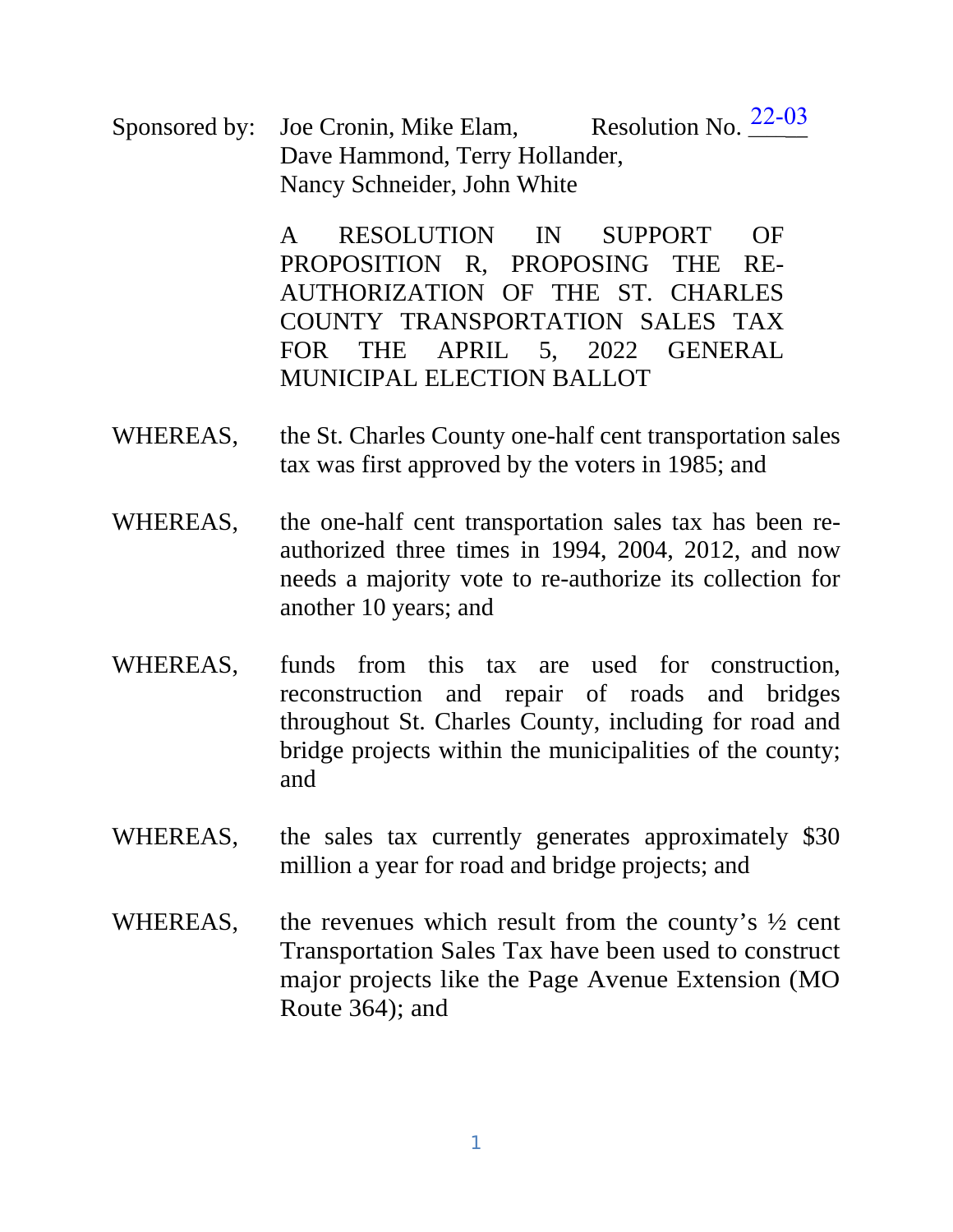WHEREAS, approval of Prop R is needed to support construction of major road projects for continued growth; safety improvement and congestion relief, and construction of

> new roads and repair and reconstruction of existing roads and bridges; and

- WHEREAS, the St. Charles County Council recognizes that transportation improvements are crucial to the continued development and growth of St. Charles County; and
- WHEREAS, Proposition R is NOT a gas tax, NOT a property tax, NOT a new tax, and NOT a tax increase;
- WHEREAS, the St. Charles County Council joins the cities of St. Charles, St. Peters, O'Fallon, Lake St. Louis, Wentzville, Dardenne Prairie, Weldon Spring, Cottleville, and Foristell, as well as the Cottleville Fire District, Wentzville Fire Protection District, and O'Fallon Fire Protection District, the St. Charles County Ambulance District, Economic Development Council of St. Charles, and the St. Charles Regional Chamber of Commerce in passing resolutions of support.

## NOW THEREFORE, BE IT RESOLVED BY THE COUNTY COUNCIL OF ST. CHARLES COUNTY, MISSOURI, AS FOLLOWS:

Section 1. The St. Charles County Council hereby supports the reauthorization of the one-half cent Transportation Sales Tax and placement on the April 5, 2022 General Municipal Election Ballot for a vote of the people.